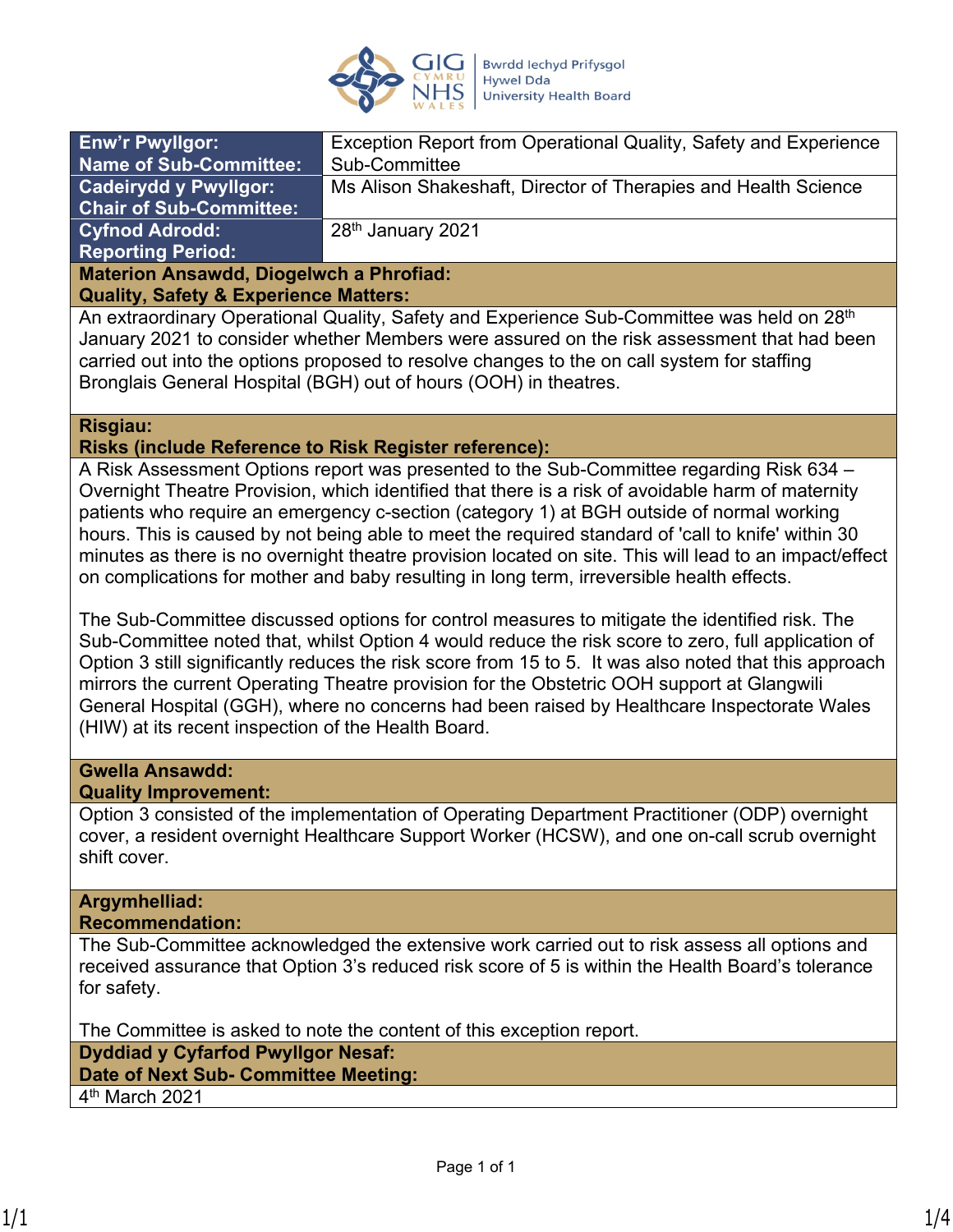

## **Operational Quality Safety & Experience Sub-Committee**

| <b>Enw'r Cyfarwyddiaeth:</b>                   | Exception Report from Operational Quality, Safety and Experience     |
|------------------------------------------------|----------------------------------------------------------------------|
| <b>Name of Directorate:</b>                    | Sub-Committee (OQSESC)                                               |
| <b>Swyddog Adrodd:</b>                         | Sian Passey, Interim Assistant Director of Nursing, Quality & Safety |
| <b>Reporting Officer:</b>                      | Professional Regulation and Acute Operations (Vice Chair Sub-        |
|                                                | Committee)                                                           |
| <b>Cyfnod Adrodd:</b>                          | 4 <sup>th</sup> March 2021                                           |
| <b>Reporting Period:</b>                       |                                                                      |
| <b>Materion Ansawdd, Diogelwch a Phrofiad:</b> |                                                                      |

### **Quality, Safety & Experience Matters:**

The Sub- Committee noted that, due to the second peak of COVID-19, a number of reporting groups had not met; therefore, no reports were available for submission to the Sub-Committee. Assurance was given that these meetings were in the process of being re-instated and updates would be presented to the May 2021 Sub-Committee meeting.

**Extraordinary OQSEAC meeting held on 28th January 2021 relating to Bronglais General Hospital Theatres**

• The Sub-Committee noted and approved the minutes of the extraordinary meeting, which considered the risk assessment and options identified for the changes to the on-call system for staffing the Bronglais General Hospital (BGH) out of hours (OOH) service. Assurance was received that the appropriate process had been followed and actions had been identified to mitigate the risks.

### **Mental Capacity Act and Consent Group Update Report**

- Concerns were raised as to whether there is a legislative gap in relation to enforcing isolation of patients who lack capacity and who are infected with COVID-19 within hospitals and care homes. The Consent Group was meeting on 19<sup>th</sup> March 2021 and an update in relation to the actions would be fed back to the Chair of OQSESC.
- All Wales Coalition of Advocacy Services published a report, which noted 80% of advocates advised that people's human rights had not always been upheld during the height of the COVID-19 pandemic. Mental Health Matters, who provide the Independent Mental Capacity Advocate (IMCA) Service, have provided assurances that they are confident that this is not an issue within Hywel Dda University Health Board (HDdUHB) However, to support assurance we will be working with Mental Health Matters to review the situation locallyand the three counties in partnership with local authority colleagues will be undertaking further joint assessments.
- Mental Capacity (Amendment) Act 2019 It was noted that there is still no Code of Practice published to support the Act, although a provisional timeframe for the draft Code and Regulations publications has been identified as Spring 2021.
- HDdUHB Draft Liberty Protection Safeguards (LPS) Implementation Plan is being finalised and would be presented at the MCA and Consent Group on 19<sup>th</sup> March 2021 for sign off.
- Welsh Risk Management Alert 2020-21: Consent to Treatment advice received that EIDO leaflets are required to be used at all times from January 2021. If evidence that these information leaflets were being used was not available, a claim would not be upheld and

Page 1 of 3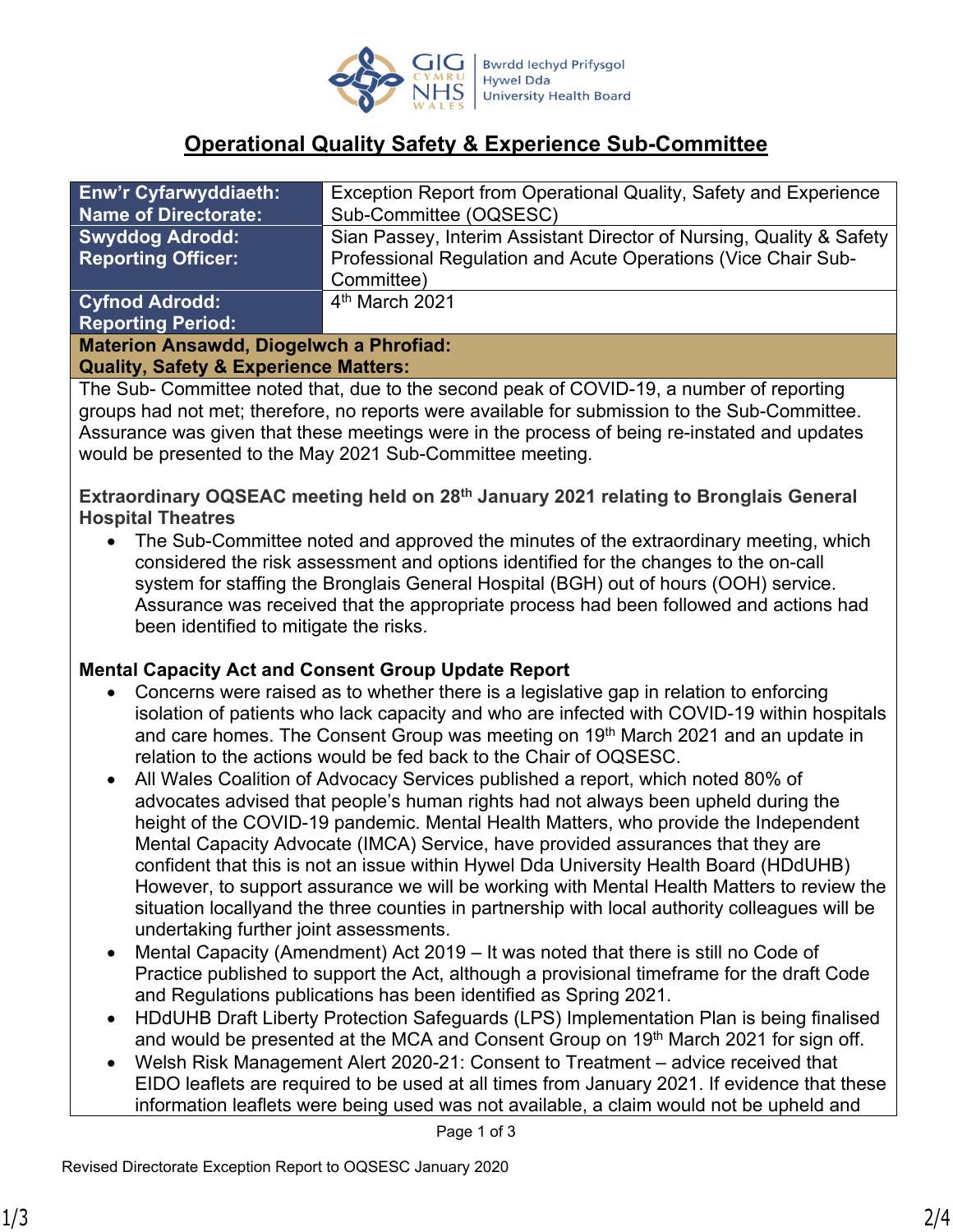there would be no reimbursement. Following a number of concerns from professional bodies, there has been a revision to this Welsh Risk Pool (WRP) correspondence, which advises that the Royal Colleges, Professional Associations, NICE, Cancer Research UK and Macmillan leaflets can be used. The Head of Mental Capacity and Consent for HDdUHB is developing an implementation plan to support this correspondence.

### **Nutrition and Hydration Group (NHG) Update Report**

- The improvement work around implementing Nutrition Champions has been re-instated following a pause due to COVID-19.
- Written control documents are being developed to advise on the care of patients who are being considered for nasogastric feeding under restraint.
- There are concerns regarding the pending All Wales change to the storage and dispensing of oral nutritional supplements, which has traditionally been through pharmacy. A scoping exercise is underway to understand the requirements of this work, which will require compliance from all sites.

### **Trauma Quality and Improvement Committee**

• It was agreed that the reporting mechanism for this newly established Committee would be via OQSESC.

### **Strategic Approach to Falls**

- A strategic approach to falls is being finalised. The strategy would focus on a whole system approach to managing falls with a specific focus on prevention.
- An initial meeting has been held with Lightfoot and there was an agreement that they would support analysis of falls data. The work will also consider the learning identified from the Canterbury work.

### **Risgiau:**

### **Risks (include Reference to Risk Register reference):**

**Operational Risk Report** - the Sub-Committee received the Operational Risk Report, noting the addition of 4 risks and the removal of 6 risks from the OQSESC Risk Register since the previous meeting, with 8 increasing and 2 decreasing their risk scores. There were 21 red risks, with the majority of these relating to staffing. There was one new red risk which related to the risk of COVID-19 infections and isolation on the Penally site.

Therapies staffing issues relating to stroke were noted. The Sub-Committee was reminded that the Health Board's Stroke Re-design Programme had been paused due to COVID-19. A plan is in place to prepare a business case for increasing therapies stroke staffing in the coming months.

The Sub-Committee noted that some risks appeared to not have been reviewed for a period of approximately 7 months; assurance was provided that guidance had been received, which considered the importance of reviewing risks in a timely manner, and this was re-iterated to the Sub-Committee. Assurance was sought that risks will be reviewed more frequently, with the Chair requesting that all risks be reviewed prior to the next OQSESC meeting.

**Directorate/Site Exception Reports on Risks/Concerns for Escalation –** There were no formal written site/Directorate Exception Reports presented to the Sub-Committee, however, themes reported verbally included the impact of COVID-19 on services, specifically during December